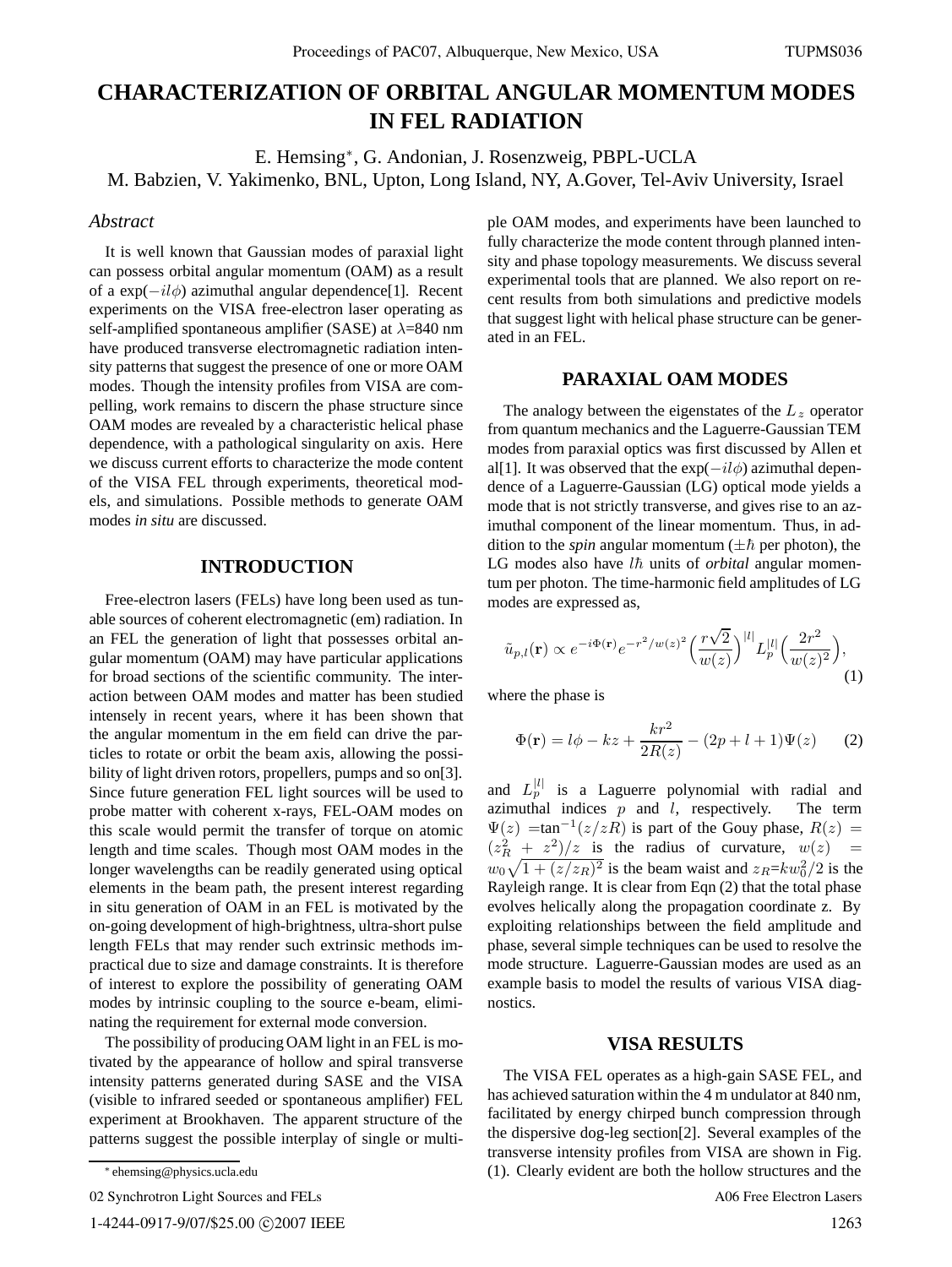spirals that resemble the higher-order spatial structures of LG modes. The images were taken using a CCD camera viewing a screen 4 m from the undulator exit. Relevant operational parameters are listed in Table1.



Figure 1: Spiral intensity profiles from VISA. A HeNe alignment laser identifies the e-beam axis in the right, lower image.

Table 1: VISA parameters

| <b>Parameter</b>           | <b>Symbol</b> | Value            |
|----------------------------|---------------|------------------|
| Undulator period           | $\lambda_{w}$ | $1.8 \text{ cm}$ |
| Number of periods          | N             | 220              |
| <b>Undulator Parameter</b> | K             | 1.26             |
| e-beam relativistic factor |               | 138.5            |
| Signal wavelength          | λ             | 840 nm           |
| e-beam rms radius          | $r_0$         | $70 \ \mu m$     |
| bunch charge               | e             | 300 nC           |
| beam current               | In            | 100A             |

# **PHASE MEASUREMENTS**

A few techniques and diagnostics designed to reveal phase structures in the VISA FEL are presented here in brief. See Ref. [3] and [4] and the references therein for an expanded, comprehensive review of these and other phase recovery methods.

#### *Interference*

Several different techniques involving the interference of a single mode, or of many modes together, can be used to easily identify the presence of a phase discontinuity. In some cases, a singularity is revealed as lobes or as forked, bifurcated fringes that are predictably related to the azimuthal mode number. The resulting interference patterns of several input beams are shown in Figure 2.

### *Pepperpot*

A periodic array of holes called a pepperpot can be used to perform a 2D transform on the coherent input field and

02 Synchrotron Light Sources and FELs



Figure 2: Schematic representation of a simple skew interference measurement used to reveal the azimuthal mode content OAM modes. Each input beam (left) interferes with itself and produces the signature fringe patterns (right).

can be used to reconstruct broad features of the wavefront. As noted in Figure 3, the pattern generated by a simple, phase symmetric, annular Gaussian beam is distinguished from that of an  $l=1$  LG beam by the intensity on axis at the detector. Since the phase of higher-order OAM modes varies periodically about the axis, the pepperpot method can be used to measure both the transverse coherence, and the transverse phase structure.



Figure 3: The far field patterns of a pepperpot can be used to distinguish different phase topologies of similar intensity patterns.

#### *Microlens Array*

A basic component of many wavefront phase measurement schemes, a microlens array provides a 2D map of the transverse phase gradient, weighted by the intensity. The relative position of focal points on the detector changes according to the curvature of the incoming wavefront. Figure 4 shows a simplified schematic of the setup, and the resultant phase components (superimposed on the intensity) of an  $l > 1$  input mode.

### **SIMULATIONS**

Preliminary simulations on Genesis 1.3 suggest that it is possible to generate fields from SASE with spiraling inten-

A06 Free Electron Lasers

1-4244-0917-9/07/\$25.00 C2007 IEEE